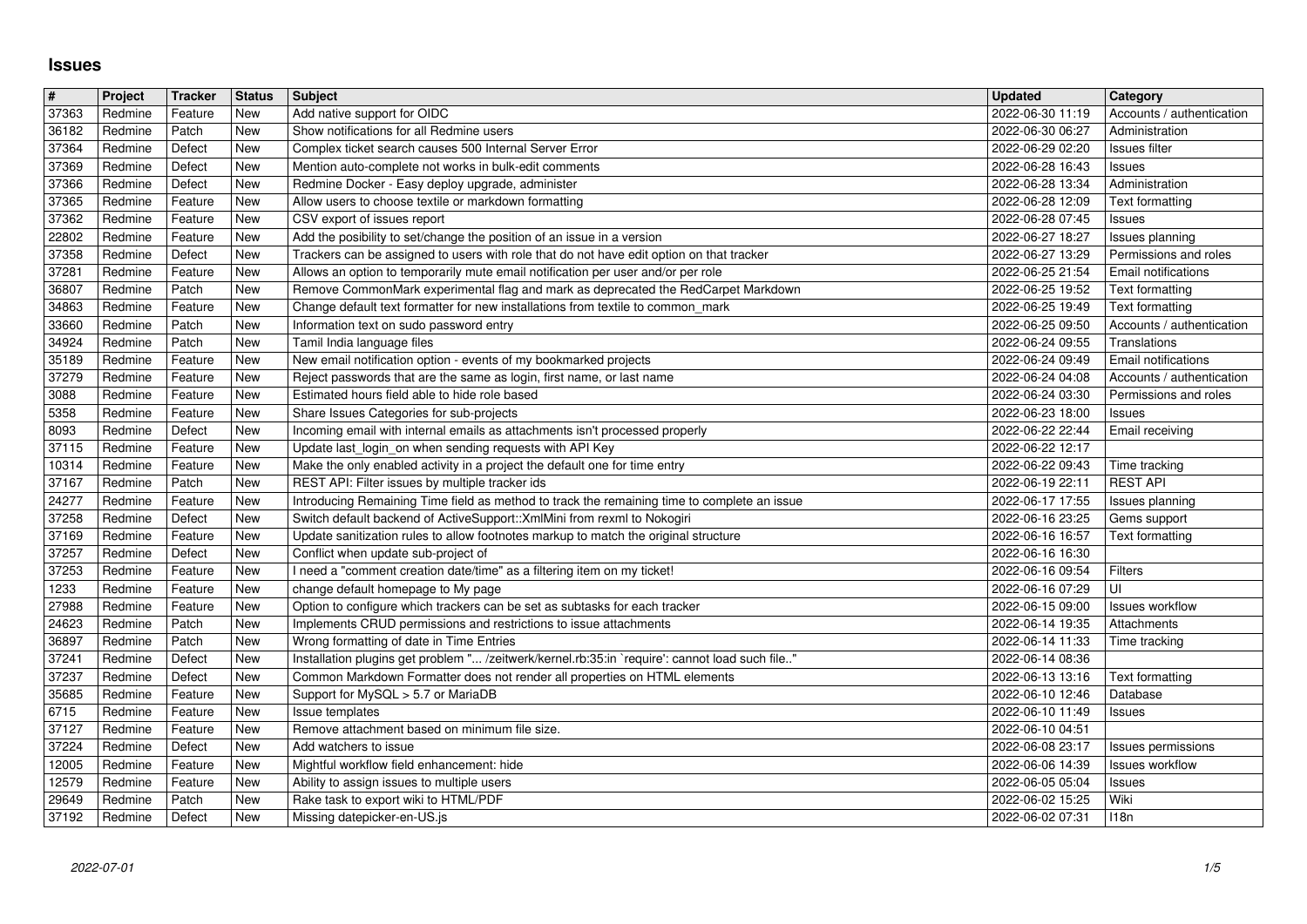| $\overline{\mathbf{H}}$ | Project            | Tracker            | <b>Status</b>     | <b>Subject</b>                                                                                                                  | <b>Updated</b>                       | Category                                 |
|-------------------------|--------------------|--------------------|-------------------|---------------------------------------------------------------------------------------------------------------------------------|--------------------------------------|------------------------------------------|
| 5458                    | Redmine            | Feature            | New               | Extend Start/Due date to include time                                                                                           | 2022-06-01 09:12                     | Issues                                   |
| 202<br>1086             | Redmine<br>Redmine | Feature<br>Feature | New<br><b>New</b> | Textilization of Documents, News and Timelog-entry comments<br>Fine grained permissions                                         | 2022-06-01 09:05<br>2022-06-01 08:56 | Text formatting<br>Permissions and roles |
| 37176                   | Redmine            | Feature            | <b>New</b>        | Mutli language public queries                                                                                                   | 2022-05-31 10:50                     | Translations                             |
| 3972                    | Redmine            | Feature            | New               | Translation for field values                                                                                                    | 2022-05-31 10:14                     | 118n                                     |
| 4939                    | Redmine            | Feature            | New               | List of tasks filtered as OR and not AND                                                                                        | 2022-05-30 20:15                     | Issues filter                            |
| 37173<br>13296          | Redmine<br>Redmine | Feature<br>Feature | New<br>New        | Better UX in sidebar<br>Permits defining a default "due date"                                                                   | 2022-05-30 18:19<br>2022-05-27 13:50 | UI<br>Issues                             |
| 37166                   | Redmine            | Defect             | New               | Roles of a project member can be made empty                                                                                     | 2022-05-27 11:54                     | Project settings                         |
| 37165                   | Redmine            | Defect             | New               | Can not get anonymous user using User.find                                                                                      | 2022-05-27 04:15                     |                                          |
| 37164<br>37048          | Redmine<br>Redmine | Defect<br>Defect   | New<br>New        | Copying a role does not copy custom field visibility<br>generate redmine_plugin is broken for Redmine 5                         | 2022-05-26 23:21<br>2022-05-24 10:41 | Administration                           |
| 24013                   | Redmine            | Feature            | New               | Firebird and RedDatabase support                                                                                                | 2022-05-20 16:17                     | Database                                 |
| 37142                   | Redmine            | Defect             | New               | redmine:send_reminders NOT work                                                                                                 | 2022-05-20 11:16                     | Email notifications                      |
| 37123<br>37114          | Redmine<br>Redmine | Feature<br>Defect  | New<br>New        | How to access the "Link values to URL" using API<br>syntax issue - "table in indent paragraph"                                  | 2022-05-16 11:07<br>2022-05-16 01:48 | <b>REST API</b><br>Text formatting       |
| 37108                   | Redmine            | Feature            | New               | Support all variation of same character in persian/arabic scripts                                                               | 2022-05-11 14:44                     |                                          |
| 37104                   | Redmine            | Defect             | New               | convert emails into tickets with different projects                                                                             | 2022-05-11 14:05                     | Email receiving                          |
| 2911                    | Redmine            | Feature            | New<br>New        | Add time filter to issues summary report<br>Add regexps to parse more SCM messages                                              | 2022-05-10 17:14                     | Issues<br><b>SCM</b>                     |
| 37099<br>8488           | Redmine<br>Redmine | Feature<br>Feature | New               | Create an 'Involve' mechanism to private issues                                                                                 | 2022-05-09 18:01<br>2022-05-09 13:18 | Issues                                   |
| 9750                    | Redmine            | Feature            | New               | Archive elements in a list custom field                                                                                         | 2022-05-06 13:52                     | Custom fields                            |
| 37077                   | Redmine            | Feature            | New               | "Unifying" core/custom field logic                                                                                              | 2022-05-06 00:14                     | Custom fields                            |
| 36969<br>37072          | Redmine<br>Redmine | Defect<br>Defect   | New<br>New        | EmailAddress regex matches invalid email addresses<br>button_save_object should not downcase label_query                        | 2022-05-05 09:08<br>2022-05-05 05:22 | Accounts / authentication<br>118n        |
| 36320                   | Redmine            | Feature            | New               | Migrate to Rails 7                                                                                                              | 2022-05-04 10:26                     | Rails support                            |
| 11530                   | Redmine            | Feature            | New               | Support hooks in mailer                                                                                                         | 2022-05-01 22:30                     | Email notifications                      |
| 37062<br>35192          | Redmine<br>Redmine | Feature<br>Defect  | New<br>New        | Possibility to move custom fields before the built-in fields<br>Watchers pop up window appears after a long time                | 2022-04-30 10:33<br>2022-04-29 09:32 | UI<br>Issues                             |
| 37038                   | Redmine            | Defect             | New               | Email notifications error                                                                                                       | 2022-04-26 22:33                     | <b>Email notifications</b>               |
| 30771                   | Redmine            | Defect             | New               | Author of issue is listed at assignee drop box                                                                                  | 2022-04-26 16:31                     | Permissions and roles                    |
| 36162                   | Redmine            | Feature            | New               | Add notification reason to the email instead of the default static email footer                                                 | 2022-04-26 15:20                     | Email notifications                      |
| 37008<br>37007          | Redmine<br>Redmine | Defect<br>Defect   | New<br>New        | Custom query<br>Switching project in "New Issue" shows wrong fields and uses disallowed default tracker                         | 2022-04-22 14:49<br>2022-04-22 14:39 | Search engine<br>Issues permissions      |
| 37005                   | Redmine            | Feature            | New               | Filter the issue whose status changed to open last week                                                                         | 2022-04-22 12:07                     | Filters                                  |
| 18556                   | Redmine            | Feature            | New               | Add ability to configure limit of attachments at once                                                                           | 2022-04-21 14:41                     | Attachments                              |
| 37000<br>34287          | Redmine<br>Redmine | Defect<br>Feature  | New<br>New        | Repositories are not displaying properly at 125% in Safari 15.4<br>Use searchable project selectbox in issue create/update form | 2022-04-21 12:15<br>2022-04-21 06:58 | UI<br>Issues                             |
| 1712                    | Redmine            | Feature            | New               | add custom fields that are calculations of other fields                                                                         | 2022-04-18 14:32 Custom fields       |                                          |
| 36967                   | Redmine            | Defect             | New               | issue#create difference error patterns between project id inside and outside with none member condition                         | 2022-04-18 09:56                     | Issues                                   |
| 31043<br>4687           | Redmine<br>Redmine | Feature<br>Feature | New<br>New        | Search/filter users in backend<br>Add copy project permission                                                                   | 2022-04-17 13:19<br>2022-04-14 03:54 | Administration<br>Projects               |
| 36852                   | Redmine            | Feature            | New               | Load and use bash/system ENV variables in config YML files                                                                      | 2022-04-12 18:16                     |                                          |
|                         |                    |                    |                   |                                                                                                                                 |                                      |                                          |
|                         |                    |                    |                   |                                                                                                                                 |                                      |                                          |
|                         |                    |                    |                   |                                                                                                                                 |                                      |                                          |
|                         |                    |                    |                   |                                                                                                                                 |                                      |                                          |
|                         |                    |                    |                   |                                                                                                                                 |                                      |                                          |
|                         |                    |                    |                   |                                                                                                                                 |                                      |                                          |
|                         |                    |                    |                   |                                                                                                                                 |                                      |                                          |
|                         |                    |                    |                   |                                                                                                                                 |                                      |                                          |
|                         |                    |                    |                   |                                                                                                                                 |                                      |                                          |
|                         |                    |                    |                   |                                                                                                                                 |                                      |                                          |
|                         |                    |                    |                   |                                                                                                                                 |                                      |                                          |
|                         |                    |                    |                   |                                                                                                                                 |                                      |                                          |
|                         |                    |                    |                   |                                                                                                                                 |                                      |                                          |
|                         |                    |                    |                   |                                                                                                                                 |                                      |                                          |
|                         |                    |                    |                   |                                                                                                                                 |                                      |                                          |
|                         |                    |                    |                   |                                                                                                                                 |                                      |                                          |
|                         |                    |                    |                   |                                                                                                                                 |                                      |                                          |
|                         |                    |                    |                   |                                                                                                                                 |                                      |                                          |
|                         |                    |                    |                   |                                                                                                                                 |                                      |                                          |
|                         |                    |                    |                   |                                                                                                                                 |                                      |                                          |
|                         |                    |                    |                   |                                                                                                                                 |                                      |                                          |
|                         |                    |                    |                   |                                                                                                                                 |                                      |                                          |
|                         |                    |                    |                   |                                                                                                                                 |                                      |                                          |
|                         |                    |                    |                   |                                                                                                                                 |                                      |                                          |
|                         |                    |                    |                   |                                                                                                                                 |                                      |                                          |
|                         |                    |                    |                   |                                                                                                                                 |                                      |                                          |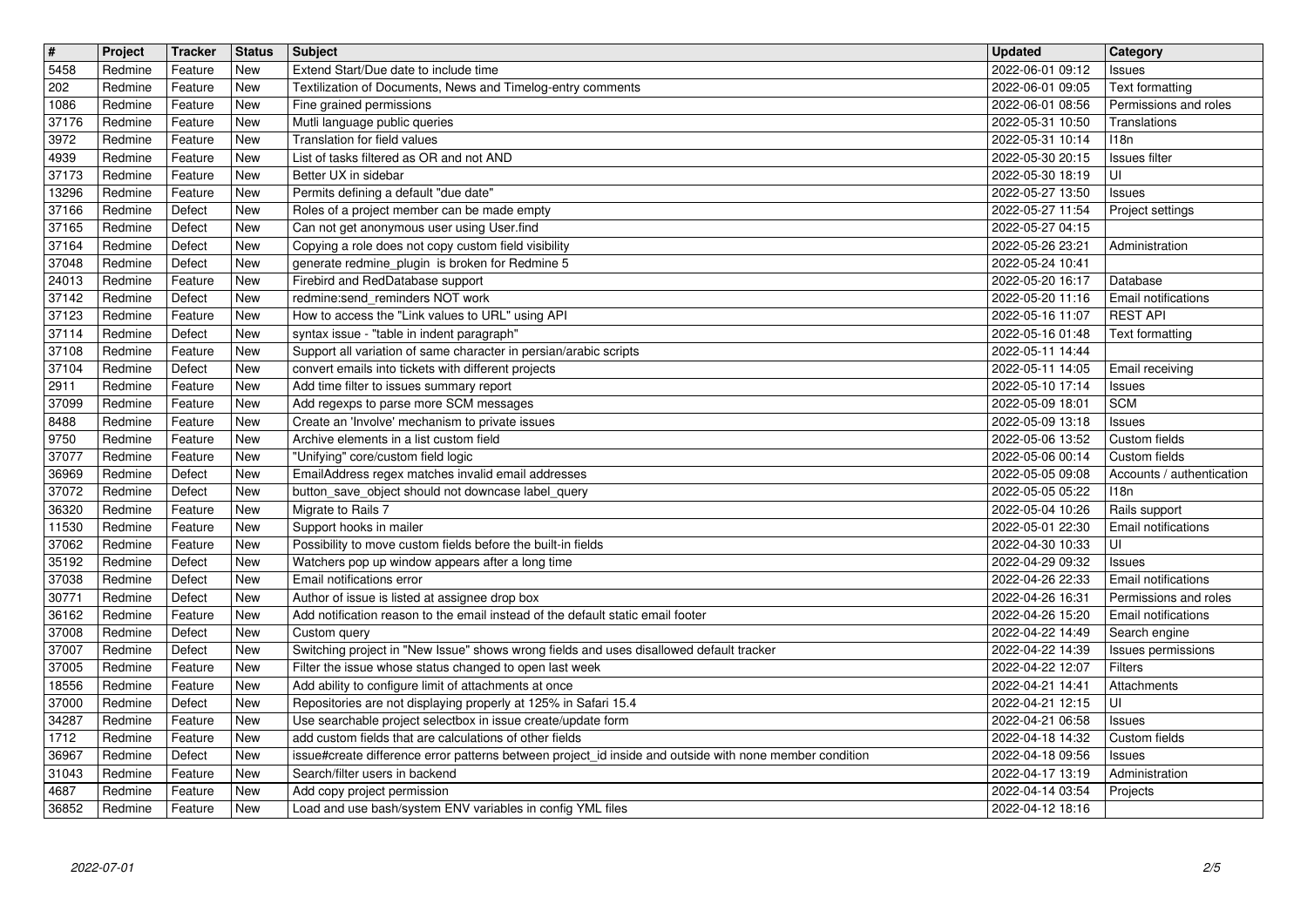| $\overline{\mathbf{H}}$ | Project            | Tracker            | <b>Status</b>     | <b>Subject</b>                                                                                                                                                          | <b>Updated</b>                       | Category                             |
|-------------------------|--------------------|--------------------|-------------------|-------------------------------------------------------------------------------------------------------------------------------------------------------------------------|--------------------------------------|--------------------------------------|
| 35920<br>25129          | Redmine<br>Redmine | Feature<br>Feature | New<br><b>New</b> | Display caption of "Group by column" on the grouped issues list<br>Group based custom queries                                                                           | 2022-04-12 08:03<br>2022-04-11 16:41 | <b>Issues</b>                        |
| 11044                   | Redmine            | Feature            | New               | Custom field types for time and datetime                                                                                                                                | 2022-04-11 14:10                     | Custom fields                        |
| 36933                   | Redmine            | Feature            | <b>New</b>        | Halt Redmine boot entirely instead of showing a warning in admin/info when there are pending migrations                                                                 | 2022-04-11 09:11                     | Administration                       |
| 36931                   | Redmine            | Feature            | New               | Option to search active projects only                                                                                                                                   | 2022-04-11 04:05                     | Search engine                        |
| 29664<br>32399          | Redmine<br>Redmine | Feature<br>Feature | New<br>New        | Webhook triggers in Redmine<br>Drop support for migrating from Trac or Mantins                                                                                          | 2022-04-08 10:31<br>2022-04-07 21:33 | Importers                            |
| 29853                   | Redmine            | Defect             | New               | Default plugin value is not                                                                                                                                             | 2022-04-07 10:39                     | Plugin API                           |
| 7610                    | Redmine            | Patch              | New               | Patch providing issue journal rollback                                                                                                                                  | 2022-04-05 08:16                     | <b>Issues</b>                        |
| 36875<br>36864          | Redmine<br>Redmine | Feature<br>Defect  | New<br>New        | Run garbage collection by clicking on the admin site<br>Email can't be dragged into Redmine 4.2.3                                                                       | 2022-04-03 07:44<br>2022-03-31 06:00 | Administration<br><b>Issues</b>      |
| 25808                   | Redmine            | Feature            | New               | Allow import issues and time entries on multiple projects (map Project field to a column from CSV)                                                                      | 2022-03-30 13:50                     | Importers                            |
| 36854                   | Redmine            | Feature            | New               | Include workflow creation in REST API                                                                                                                                   | 2022-03-29 10:14                     | <b>REST API</b>                      |
| 23576<br>36695          | Redmine<br>Redmine | Defect<br>Feature  | <b>New</b><br>New | Issue export to PDF causes overlapping text for related issues in German locale<br>Add check in Redmine information page if default queue adapter is used in production | 2022-03-29 08:36<br>2022-03-29 07:03 | PDF export<br>Administration         |
| 2716                    | Redmine            | Feature            | New               | User option to automatically add assignee to watchers                                                                                                                   | 2022-03-28 23:08                     | <b>Issues</b>                        |
| 3068                    | Redmine            | Feature            | New               | Generic task management (not issues)                                                                                                                                    | 2022-03-28 22:46                     | Translations                         |
| 36848                   | Redmine            | Feature            | New<br>New        | API allow display "watchers" when listing several issues                                                                                                                | 2022-03-28 10:53                     | <b>REST API</b>                      |
| 36844<br>24457          | Redmine<br>Redmine | Patch<br>Defect    | New               | Cleanup orphaned query and role ids from habtm join table queries_roles<br>Progress of version should be calculated the same way as parent tasks                        | 2022-03-27 23:20<br>2022-03-27 23:17 | Roadmap                              |
| 16482                   | Redmine            | Defect             | New               | Wrong search query for timelog, when timezone not UTC                                                                                                                   | 2022-03-25 21:23                     | Time tracking                        |
| 36840                   | Redmine            | Feature            | New               | Migrate Wiki needs an update.                                                                                                                                           | 2022-03-25 21:01                     | Wiki                                 |
| 21450<br>36814          | Redmine<br>Redmine | Feature<br>Defect  | New<br>New        | Totals for Total estimated time and Total spent time<br>Can't login in after upgrading to rev. 21486                                                                    | 2022-03-24 10:08<br>2022-03-24 04:32 | <b>Issues</b> list                   |
| 36827                   | Redmine            | Patch              | New               | User Department Required in CSV export                                                                                                                                  | 2022-03-23 07:04                     | <b>Issues</b>                        |
| 33784                   | Redmine            | Feature            | New               | Updating Mercurial helper to work with Python3                                                                                                                          | 2022-03-22 07:40                     | <b>SCM</b>                           |
| 28033<br>23980          | Redmine<br>Redmine | Defect<br>Patch    | New<br>New        | Unable to turn off "For all projects" flag of custom queries<br>Replace images with icon fonts                                                                          | 2022-03-22 07:22<br>2022-03-21 22:37 | <b>Issues</b><br>UI                  |
| 32085                   | Redmine            | Feature            | New               | Allow newline as a separator in "Allowed extensions", "Disallowed extensions", "Exclude attachments by name" field in                                                   | 2022-03-21 21:08                     | Administration                       |
|                         |                    |                    |                   | Administration                                                                                                                                                          |                                      |                                      |
| 35014<br>26030          | Redmine<br>Redmine | Feature<br>Patch   | New<br>New        | Review and update supported database engines and versions<br>Like issues and news comments, want to specify the display order of the forum's reply.                     | 2022-03-21 21:08<br>2022-03-21 21:08 | Database<br>Forums                   |
| 30099                   | Redmine            | Defect             | New               | Multiple blank lines in pre tags are not preserved in Textile                                                                                                           | 2022-03-21 21:08                     | Text formatting                      |
| 23954                   | Redmine            | Patch              | New               | Shows the date of the last activity on Projects administration.                                                                                                         | 2022-03-20 23:35                     | Projects                             |
| 1739<br>16098           | Redmine<br>Redmine | Feature<br>Feature | New<br>New        | Add ability to change issue owner<br>On relation change/add notification setting                                                                                        | 2022-03-20 22:24                     | <b>Issues</b><br>Email notifications |
| 31076                   | Redmine            | Patch              | New               | Issues CSV / PDF export via ActiveJob                                                                                                                                   | 2022-03-20 22:24<br>2022-03-20 22:24 | <b>Issues</b>                        |
| 29830                   | Redmine            | Patch              | New               | Issue CSV export options: checkboxes have no effect for columns activated in query                                                                                      | 2022-03-19 12:59                     | <b>Issues</b>                        |
| 36806<br>33415          | Redmine<br>Redmine | Patch<br>Defect    | New<br>New        | Remove rss_* deprecated methods<br>Issue#closable? doesn't handle the case of issues with open subtask(s) ánd being blocked by other open issue(s)                      | 2022-03-19 11:36<br>2022-03-19 11:26 | l UI                                 |
| 36801                   | Redmine            | Defect             | New               | Rails Autoload Paths contain plugin libs twice                                                                                                                          | 2022-03-18 22:25                     | Plugin API                           |
| 31505<br>21493          | Redmine<br>Redmine | Patch<br>Patch     | New<br>New        | Mark edited journal notes as "Edited"<br>Tweak colors of default theme                                                                                                  | 2022-03-18 19:44<br>2022-03-18 19:43 | Issues<br>l UI-                      |
|                         |                    |                    |                   |                                                                                                                                                                         |                                      |                                      |
|                         |                    |                    |                   |                                                                                                                                                                         |                                      |                                      |
|                         |                    |                    |                   |                                                                                                                                                                         |                                      |                                      |
|                         |                    |                    |                   |                                                                                                                                                                         |                                      |                                      |
|                         |                    |                    |                   |                                                                                                                                                                         |                                      |                                      |
|                         |                    |                    |                   |                                                                                                                                                                         |                                      |                                      |
|                         |                    |                    |                   |                                                                                                                                                                         |                                      |                                      |
|                         |                    |                    |                   |                                                                                                                                                                         |                                      |                                      |
|                         |                    |                    |                   |                                                                                                                                                                         |                                      |                                      |
|                         |                    |                    |                   |                                                                                                                                                                         |                                      |                                      |
|                         |                    |                    |                   |                                                                                                                                                                         |                                      |                                      |
|                         |                    |                    |                   |                                                                                                                                                                         |                                      |                                      |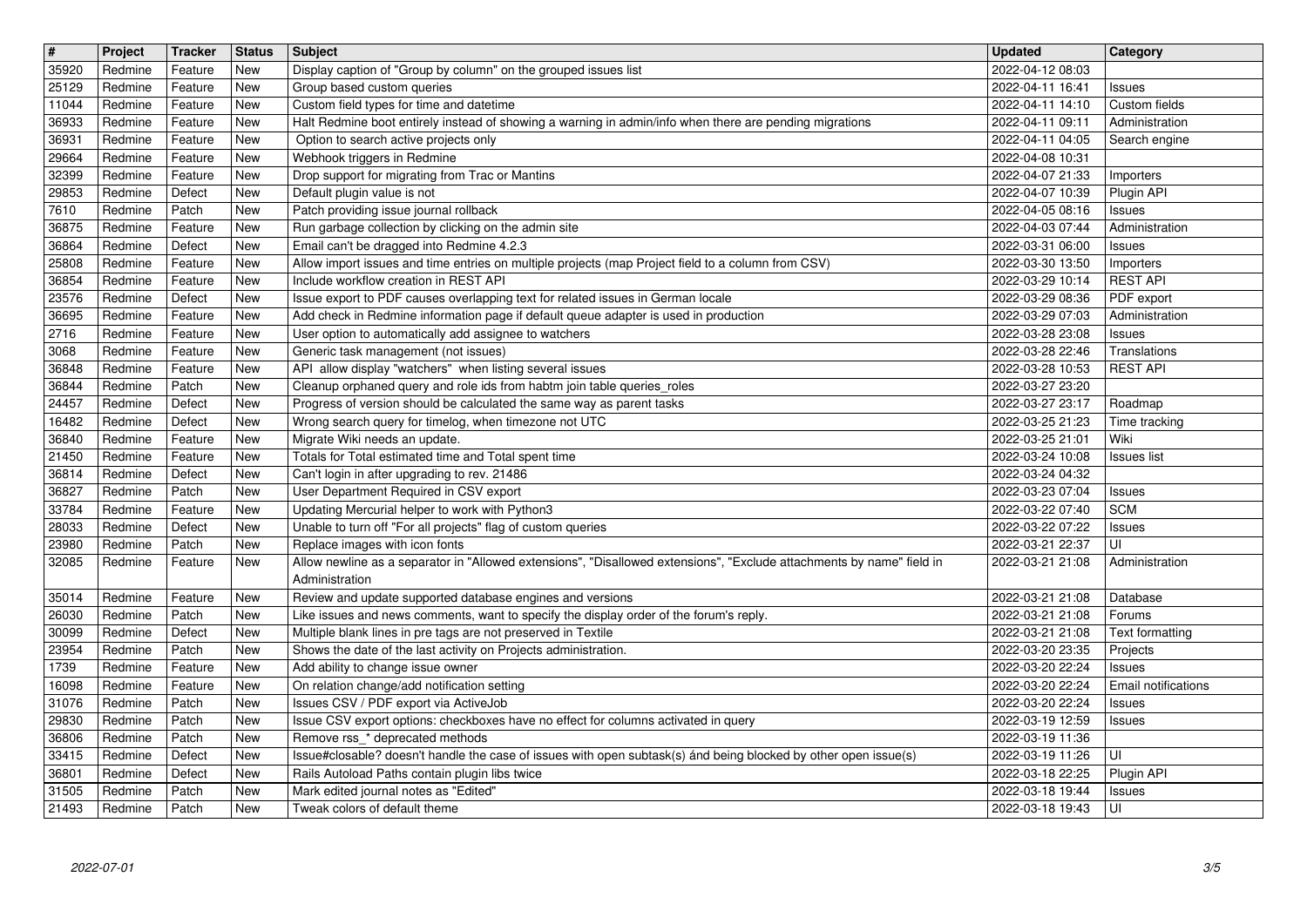| $\overline{\mathbf{H}}$ | Project            | Tracker            | <b>Status</b>     | Subject                                                                                                                                         | <b>Updated</b>                                         | <b>Category</b>                              |
|-------------------------|--------------------|--------------------|-------------------|-------------------------------------------------------------------------------------------------------------------------------------------------|--------------------------------------------------------|----------------------------------------------|
| 16069<br>34070          | Redmine<br>Redmine | Patch<br>Feature   | New<br><b>New</b> | Allow configuration of API limit instead of hardcoding at 100<br>Allow setting a grace period when forcing 2FA                                  | 2022-03-18 19:43<br>2022-03-18 19:05                   | <b>REST API</b><br>Accounts / authentication |
| 17132                   | Redmine            | Feature            | New               | add ability set "private note" visibility for specific role                                                                                     | 2022-03-18 17:11                                       | Issues permissions                           |
| 36794                   | Redmine            | Defect             | <b>New</b>        | Issue copying ignores workflow rules                                                                                                            | 2022-03-17 16:46                                       |                                              |
| 36785                   | Redmine            | Feature            | New               | Extension rest api                                                                                                                              | 2022-03-17 13:10                                       | <b>REST API</b>                              |
| 6166<br>36581           | Redmine<br>Redmine | Feature<br>Defect  | New<br>New        | Support german umlauts and whitespaces in login string<br>Clicking the "New repository" button causes a 404 error                               | 2022-03-16 09:16<br>2022-03-13 08:54                   | Accounts / authentication<br><b>SCM</b>      |
| 36059                   | Redmine            | Defect             | New               | Fulltext search in timelog comments                                                                                                             | 2022-03-13 06:44                                       | Search engine                                |
| 664                     | Redmine            | Feature            | <b>New</b>        | User can choose what page he want's to be Start page                                                                                            | 2022-03-11 03:13                                       | UI                                           |
| 239<br>251              | Redmine<br>Redmine | Patch<br>Patch     | New<br>New        | Adds two blocks for my/page and fixes a report bug<br>Patch for Feature Request #9785 (Default issues due date == assigned target version date) | 2022-03-10 21:35<br>2022-03-10 21:19                   | My page                                      |
| 36742                   | Redmine            | Patch              | New               | Scroll to top button                                                                                                                            | 2022-03-10 19:37                                       |                                              |
| 36739                   | Redmine            | Feature            | <b>New</b>        | Copy issue without notification on old issue                                                                                                    | 2022-03-09 02:23                                       | Issues                                       |
| 36735<br>36515          | Redmine<br>Redmine | Defect<br>Defect   | New<br>New        | Realitons error<br>Images with absolute Path / URL not exported to PDF                                                                          | 2022-03-07 12:00<br>2022-03-02 23:53                   | Issues<br>PDF export                         |
| 5973                    | Redmine            | Feature            | New               | Ability to set project icons                                                                                                                    | 2022-03-02 08:17                                       | Projects                                     |
| 9059                    | Redmine            | Feature            | New               | Custom fields should be editable based on role not only for admin                                                                               | 2022-03-01 18:04                                       | Custom fields                                |
| 1385                    | Redmine            | Feature            | New               | Script for import from JIRA                                                                                                                     | 2022-03-01 09:01                                       | Importers                                    |
| 36719<br>29824          | Redmine<br>Redmine | Defect<br>Feature  | New<br>New        | Projects page doesn't show project summary correctly if it contains a table<br>Add user initials as a Gravatar icon fallback                    | 2022-02-28 17:55<br>2022-02-27 23:33                   | Projects<br>UI                               |
| 36711                   | Redmine            | Feature            | New               | Various features for MailHandler                                                                                                                | 2022-02-26 23:12                                       | Email receiving                              |
| 36702                   | Redmine            | Feature            | New               | Inline autocomplete for versions                                                                                                                | 2022-02-25 09:06                                       |                                              |
| 24808<br>10048          | Redmine<br>Redmine | Feature<br>Defect  | <b>New</b><br>New | OAuth2 support for Redmine API Apps (OAuth2 Provider)<br>Secondary sorting after sorting by parent task                                         | 2022-02-24 19:57<br>2022-02-24 16:47                   | <b>REST API</b><br>Issues                    |
| 36700                   | Redmine            | Defect             | New               | redmine:email:receive_imap truncate body email                                                                                                  | 2022-02-24 15:59                                       | Email receiving                              |
| 36574                   | Redmine            | Defect             | New               | context-menu on task                                                                                                                            | 2022-02-24 13:53                                       | UI                                           |
| 36679<br>34040          | Redmine<br>Redmine | Feature<br>Feature | New<br>New        | Export a version as changelog text<br>Include all notes in issue list csv                                                                       | 2022-02-22 00:28<br>2022-02-20 08:49                   | Roadmap<br>Issues list                       |
| 36659                   | Redmine            | Feature            | New               | Add "auth_source_id" to GET request for Endpoint /users.:format                                                                                 | 2022-02-18 10:22                                       | <b>REST API</b>                              |
| 16730                   | Redmine            | Patch              | New               | Fix ordering in ApplicationHelper method principals_options_for_select                                                                          | 2022-02-17 09:40                                       | <b>Issues</b>                                |
| 10117<br>32762          | Redmine<br>Redmine | Feature<br>Defect  | <b>New</b><br>New | 'Permission - Project - Manage Groups' required<br>Unicode character fails edit Issue                                                           | 2022-02-16 08:29<br>2022-02-14 20:51                   | Groups                                       |
| 36634                   | Redmine            | Defect             | <b>New</b>        | Usability: change "are you sure" texts.                                                                                                         | 2022-02-14 12:36                                       | UI                                           |
| 35582                   | Redmine            | Defect             | New               | Error: Template::Error (Tried to load unspecified class: ActiveSupport::HashWithIndifferentAccess)<br>Add SVG support, like images              | 2022-02-13 10:04                                       | Administration                               |
| 2047<br>11672           | Redmine<br>Redmine | Feature<br>Feature | <b>New</b><br>New | List related issues grouped by category                                                                                                         | 2022-02-10 16:24<br>2022-02-10 13:27                   | Attachments<br>Issues                        |
| 36542                   | Redmine            | Defect             | <b>New</b>        | projects.xml API doens't include closed projects since redmine v4.1                                                                             | 2022-02-10 10:14                                       | <b>REST API</b>                              |
| 36573<br>36594          | Redmine<br>Redmine | Feature<br>Feature | New<br>New        | Extend config.ru to support sub-uri ootb and cleanup all wiki pages<br>Relax rouge version dependency in Gemfile                                | 2022-02-10 06:40<br>2022-02-09 19:31   Text formatting | Administration                               |
| 36583                   | Redmine            | Defect             | New               | Navigate directly to My Page from SSO authentication avoiding redmine login                                                                     | 2022-02-07 12:19                                       | OpenID                                       |
| 36197<br>2848           | Redmine<br>Redmine | Feature<br>Feature | New<br>New        | Make the default behavior of copying attachments configurable when copying an issue<br>Sort time entries by name, not ID                        | 2022-02-07 10:55<br>2022-02-03 08:15                   | Issues<br>Time tracking                      |
| 32972                   | Redmine            | Defect             | New               | UTF8 Symbols as Usernames get Truncated                                                                                                         | 2022-02-02 21:16                                       | Accounts / authentication                    |
|                         |                    |                    |                   |                                                                                                                                                 |                                                        |                                              |
|                         |                    |                    |                   |                                                                                                                                                 |                                                        |                                              |
|                         |                    |                    |                   |                                                                                                                                                 |                                                        |                                              |
|                         |                    |                    |                   |                                                                                                                                                 |                                                        |                                              |
|                         |                    |                    |                   |                                                                                                                                                 |                                                        |                                              |
|                         |                    |                    |                   |                                                                                                                                                 |                                                        |                                              |
|                         |                    |                    |                   |                                                                                                                                                 |                                                        |                                              |
|                         |                    |                    |                   |                                                                                                                                                 |                                                        |                                              |
|                         |                    |                    |                   |                                                                                                                                                 |                                                        |                                              |
|                         |                    |                    |                   |                                                                                                                                                 |                                                        |                                              |
|                         |                    |                    |                   |                                                                                                                                                 |                                                        |                                              |
|                         |                    |                    |                   |                                                                                                                                                 |                                                        |                                              |
|                         |                    |                    |                   |                                                                                                                                                 |                                                        |                                              |
|                         |                    |                    |                   |                                                                                                                                                 |                                                        |                                              |
|                         |                    |                    |                   |                                                                                                                                                 |                                                        |                                              |
|                         |                    |                    |                   |                                                                                                                                                 |                                                        |                                              |
|                         |                    |                    |                   |                                                                                                                                                 |                                                        |                                              |
|                         |                    |                    |                   |                                                                                                                                                 |                                                        |                                              |
|                         |                    |                    |                   |                                                                                                                                                 |                                                        |                                              |
|                         |                    |                    |                   |                                                                                                                                                 |                                                        |                                              |
|                         |                    |                    |                   |                                                                                                                                                 |                                                        |                                              |